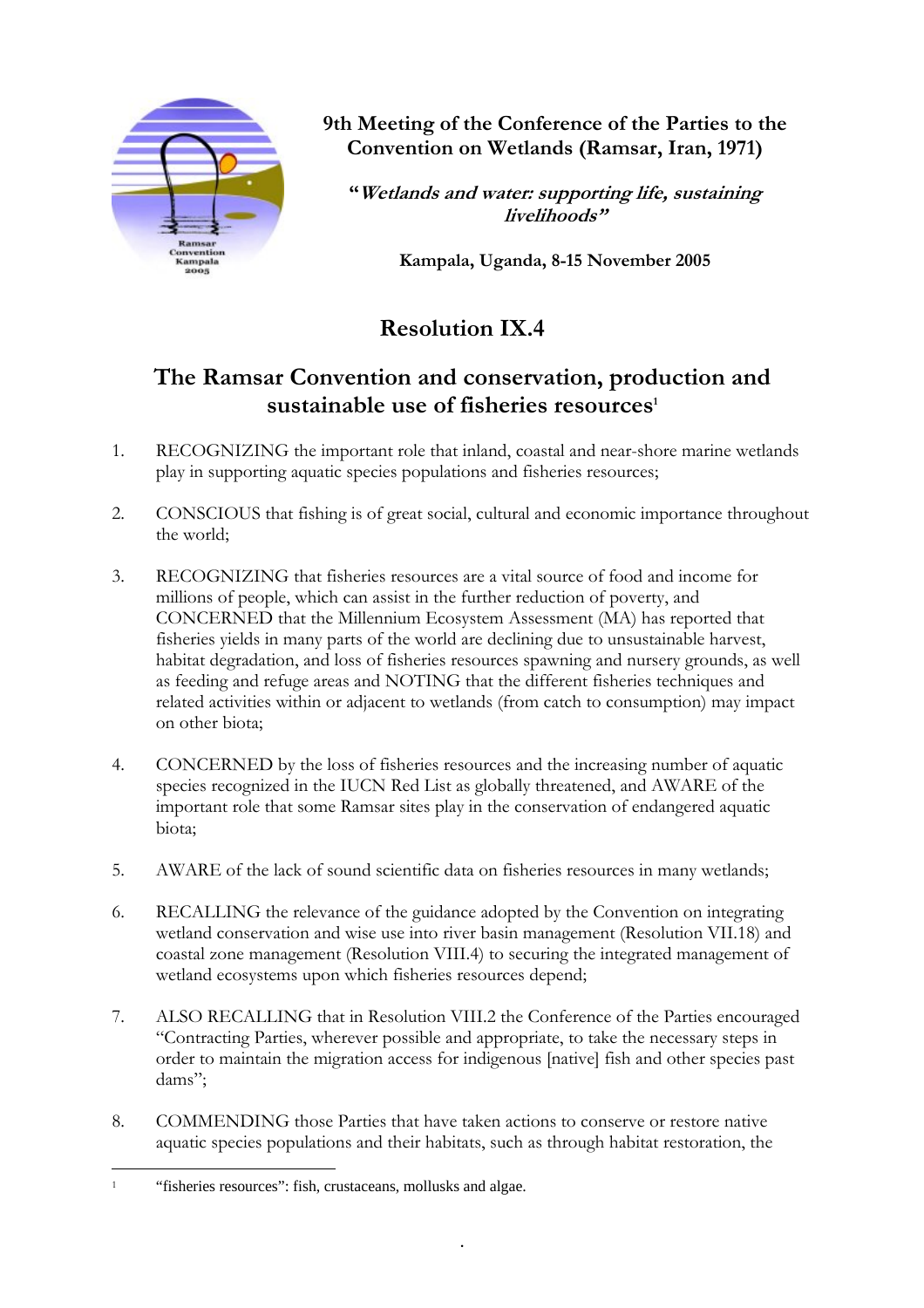provision of fish passages past in-stream infrastructure, the control of invasive alien species competitors, the control of unsustainable aquaculture practices and/or the reduction of water pollution impacts;

- 9. NOTING the comparative ecosystem benefits gained from supplying protein from sustainable fisheries, thereby alleviating agricultural pressure on land and in reducing water pollution;
- 10. ALSO NOTING the widespread growth in aquaculture, its potential benefits for increasing fish resources and reducing environmental costs, and the need for careful planning and management to avoid negative impacts upon native aquatic species and wetland ecosystems;
- 11. AWARE of the adoption by the UN Food and Agriculture Organisation (FAO) of the *Code of conduct for responsible fisheries* (1995) and its subsequent associated range of Technical Guidelines, and of the recognition that these give to the need to promote sustainable use of fisheries resources and to mitigate negative impacts of aquaculture practices;
- 12. ALSO AWARE of the ongoing work of the Comprehensive Assessment of Water Management in Agriculture (CA) led by the International Water Management Institute (IWMI) and its relevance to issues of wetlands, capture fisheries and aquaculture;
- 13. RECALLING that Action 1.2.6 of the Ramsar Strategic Plan 2003-2008 calls for an assessment of "the contribution of Ramsar sites and other wetlands to the maintenance of fisheries, including utilizing information available from the Millennium Ecosystem Assessment (MA) and other assessment programmes, and [recommendation of] sustainable management practices which can contribute to the WSSD target of, where possible by 2015, maintaining or restoring depleted fish [fisheries resources] stocks to levels that can produce the maximum sustainable yield" and ALSO RECALLING the Programmes of work of the Convention on Biological Diversity on inland waters and coastal and marine biodiversity;
- 14. RECOGNIZING that coral reefs are amongst the most complex, species-rich and productive of marine ecosystems, covering less than 1% of the ocean's area yet home to one-third of all marine fish species, that coral reef fisheries are estimated to yield 6 million metric tons of fish catch annually, with one-quarter of the total worldwide fish production being in developing countries with coral reefs, and that they provide a habitat for a significant proportion of marine biodiversity;
- 15. RECOGNIZING that several environmental benefits/services are provided by mangrove ecosystems including coastal protection, nutrients and sediments retention and carbon dioxide sink, their special relevance as nurseries of various aquatic species, and their protective role to the existing associated ecosystems such as coral reefs and sea grass beds, and HIGHLIGHTING the importance of mangrove ecosystems, including their associated tidal flats, and estuaries as a source of fisheries resources to several coastal communities;
- 16. AWARE that, according to the FAO World Mangrove Atlas, mangrove areas are being destroyed at a rate of 1% a year, despite their relevance to fisheries production;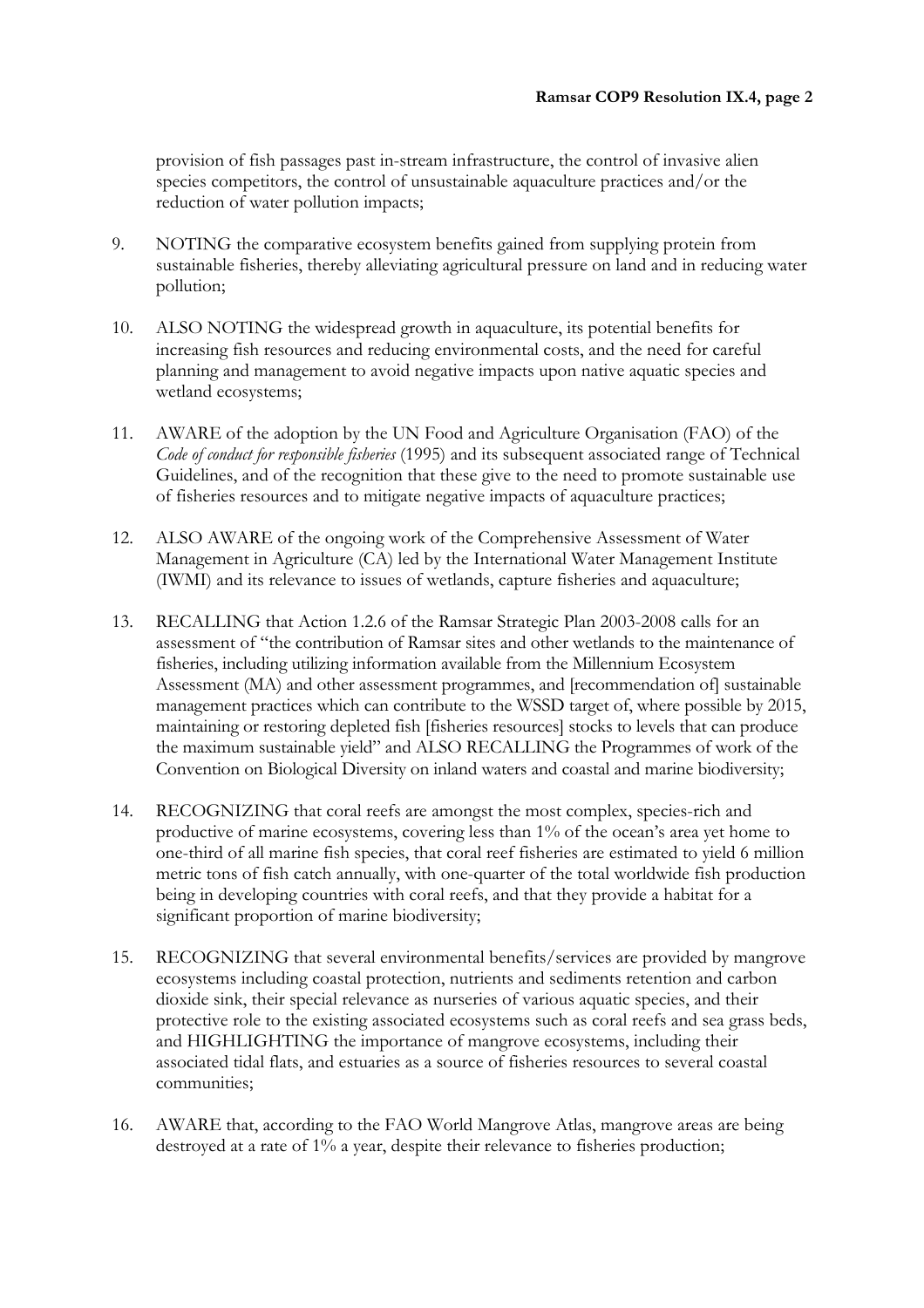- 17. ALSO AWARE that sea grass beds are vital as spawning grounds, habitat and refuge for many marine species at different stages in their life cycle;
- 18. RECALLING Resolution VIII.10 which recognized these ecosystems as being underrepresented on the Ramsar List;
- 19. AWARE of the WSSD Plan of Implementation actions concerning the establishment of marine protected areas, the CBD COP7 Decision VII/5 on marine and coastal biological diversity, the CBD Programme of work on protected areas (Decision VII.28), and the recent work of the FAO Committee on Fisheries (CoFi) on the role of marine protected areas (MPAs) in fisheries management; and NOTING the urgent need to address the under-representation of protected areas in marine and coastal habitats and in inland waters through National Plans for Protected Areas;
- 20. NOTING with satisfaction the financial support provided by IUCN, WWF and the World Fish Centre in the implementation of Action 1.2.6 of the Ramsar Strategic Plan 2003-2008 and their role as advocates and technical advisors in relation to aquatic resources and sustainable fisheries, and FURTHER NOTING their collaboration with the Scientific and Technical Review Panel through the preparation of a 'Review of Ramsar Sites and Fisheries Maintenance', to be published as a *Ramsar Technical Report*, and the outline of issues and recommendations concerning wetlands and the conservation and sustainable use of fisheries resources annexed to this Resolution; and
- 21. ALSO NOTING that Wetlands International and IUCN-The World Conservation Union have established a Freshwater Fish Specialist Group that will provide advice on priority actions for freshwater fish conservation to Contracting Parties, river basin organizations and others;

## THE CONFERENCE OF THE CONTRACTING PARTIES

- 22. CONFIRMS that this Resolution covers issues in inland, coastal and marine fisheries in wetlands within the scope of Article 1 and Ramsar sites within the scope of Article 2.1 of the Ramsar Convention;
- 23. URGES Contracting Parties to apply as appropriate the recommendations annexed to this Resolution when addressing issues of the sustainable use of fisheries resources in relation to the conservation and wise use of Ramsar sites and other wetlands;
- 24. URGES Contracting Parties to review their policy frameworks and institutional arrangements, in line with Resolutions VII.6 on National Wetland Policies and VII.7 on reviewing laws and legislation, so as to ensure that fisheries management authorities and those involved with conserving and/or managing aquatic biodiversity are aware of, complement and support national, subnational and local efforts to implement the Convention;
- 25. REQUESTS fisheries authorities responsible for managing fisheries within, adjacent to, or associated with Ramsar sites to ensure that their activities support the maintenance of the ecological character of the Ramsar site (or sites);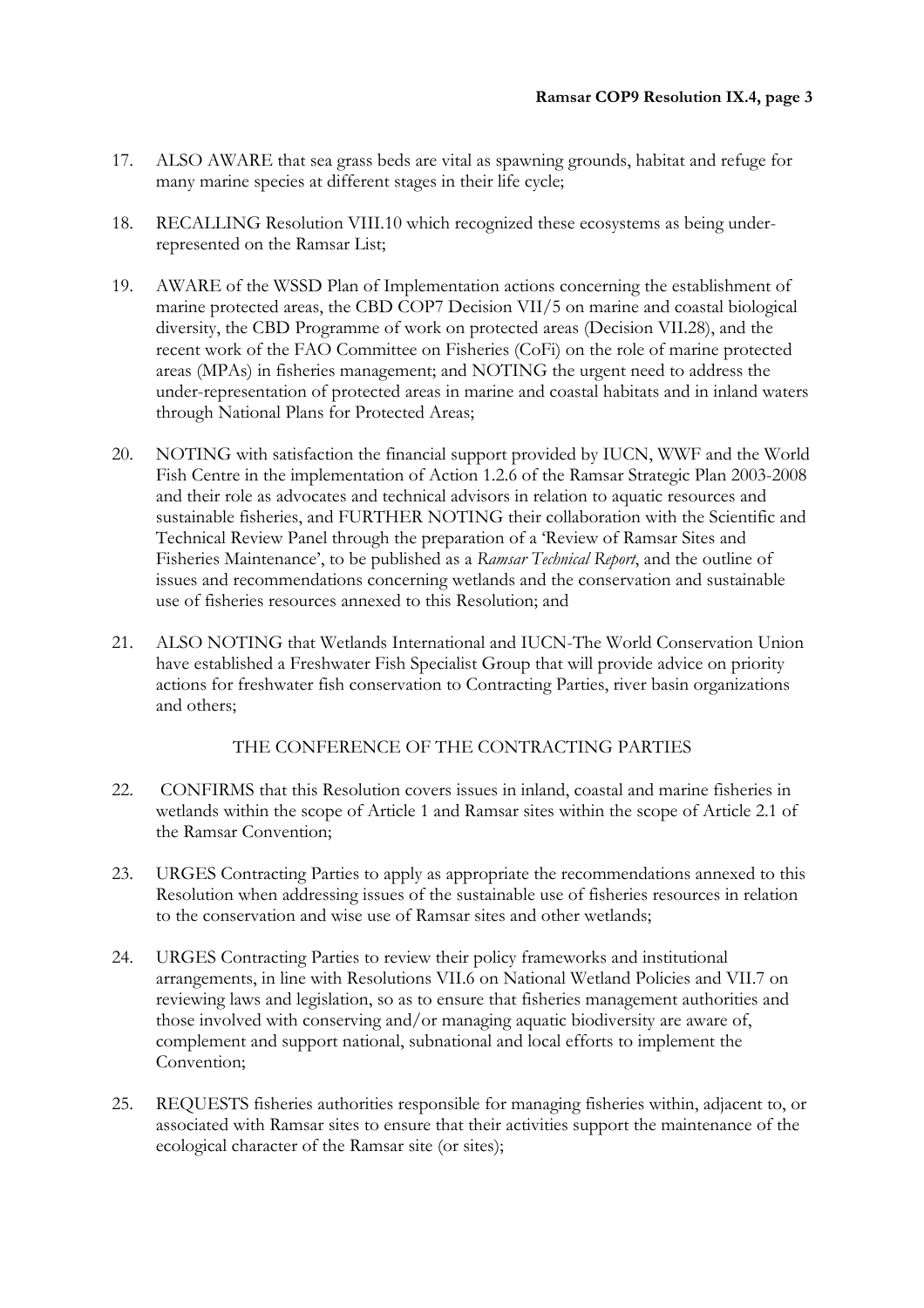- 26. URGES Contracting Parties and INVITES relevant organizations to use the habitat and species conservation provisions of the Convention to support the introduction and/or continuance of management measures that mitigate the environmental impacts of fishing, including the use of spatial management approaches as appropriate, and ALSO URGES the Ramsar Secretariat to work with other conventions, instruments and organizations concerned with the conservation of biodiversity and the management of natural resources (including FAO at an international and regional level), in order to promote the synergy and alignment of planning and management approaches that benefit the conservation and sustainable management of fisheries resources and recognition of the contribution this makes towards meeting CBD targets, WSSD goals, and Millennium Development Goals (MDGs);
- 27. ENCOURAGES Contracting Parties to liaise with relevant partners to undertake inventories, assessments and monitoring of fisheries resources which depend on wetlands;
- 28. REQUESTS those responsible for the management of Ramsar sites to incorporate into their management planning processes, in line with Resolution VIII.14 on management planning, measures to maintain the ecological benefits/services of wetlands including sustainable fisheries;
- 29. REQUESTS Contracting Parties to review and, where necessary, enhance national and regional programmes for the systematic collection of ecological and socio-economic data on fisheries, including artisanal fisheries, and data on aquaculture of relevance to Ramsar sites and associated areas;
- 30. URGES Contracting Parties to take the necessary steps within their frameworks for integrated river basin and coastal zone management to maintain or reinstate aquatic biota migration pathways, to reduce the impacts of point source and diffuse pollution in all its forms, to establish and implement environmental flow allocations supporting the conservation of aquatic biota, to protect critical spawning and nursery grounds, and to restore relevant habitats where these have become degraded, taking into account the guidance adopted in Resolutions VIII.1 on water allocation, VIII.4 on Integrated Coastal Zone Management, and VIII.32 on mangrove ecosystems;
- 31. URGES Contracting Parties carefully to control aquaculture (e.g. pond and cage culture) practices in Ramsar sites and in areas that are liable to impact on Ramsar sites and other wetlands so as to prevent adverse changes to the ecological character of wetlands, applying the provisions of the 1997 FAO Code of Conduct and its associated Technical Guidelines for Responsible Fisheries – Aquaculture Development and the 2000 Bangkok Declaration and Strategy for Aquaculture Development (Network of Aquaculture Centres in Asia-Pacific (NACA)/FAO))**;**
- 32. STRONGLY URGES each Contracting Party to enforce existing policies and legislation to suspend any promotion, creation of new facilities, or expansion of unsustainable aquaculture activities harmful to wetlands, in line with Resolution VII.21 on intertidal wetlands;
- 33. ALSO STRONGLY URGES Contracting Parties with mangrove ecosystems in their territories, taking into account the provisions of Resolution VIII.32, to review and, as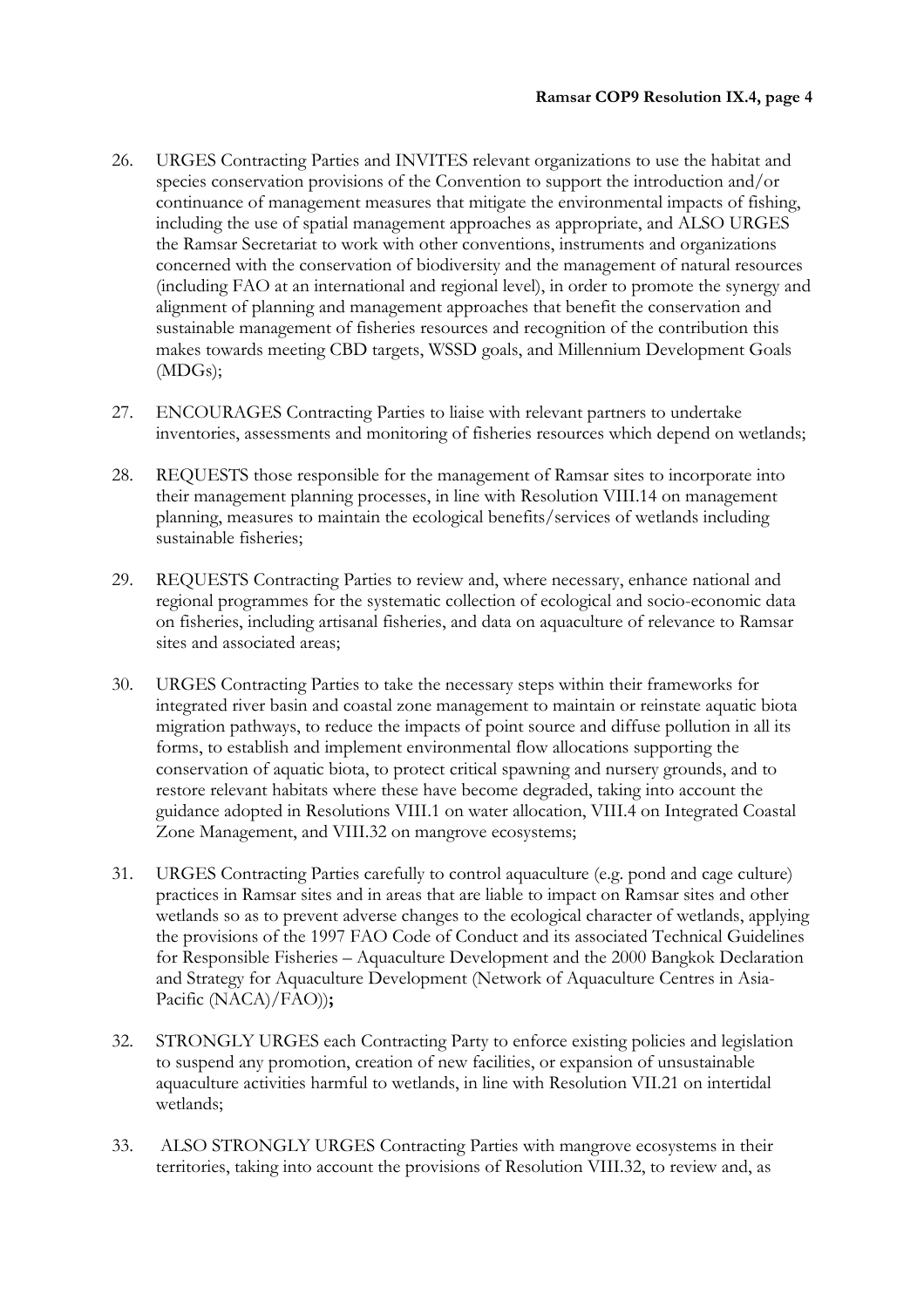appropriate, to modify any of their national policies and strategies that have or could have harmful effects on these ecosystems, and to implement measures to protect and restore the benefits of these ecosystems for human populations, recognizing their rights, uses and traditional customs and the maintenance of biodiversity, and to cooperate at the international level to agree regional and global strategies for the maintenance of these ecosystems;

- 34. FURTHER STRONGLY URGES each Contracting Party, in order to maintain the ecological character of wetlands, to review its policies, laws and programmes for regulating the introduction of aquatic biota for aquaculture and the aquarium industry, to control the accidental movement of species for example through ballast water, to avoid introduction of invasive and/or alien species, and to undertake the necessary measures to prevent the introduction or spread of known alien and/or invasive aquatic biota (including invasive alien genes), in line with Resolution VIII.18;
- 35. URGES each Contracting Party with coral reef, sea grass beds and other associated ecosystems in their territories to implement national programs for the protection of these ecosystems through the establishment of effective protected areas, monitoring programs, awareness programmes and cooperation for innovative coral reef, sea grass beds and associated ecosystem restoration projects;
- 36. ALSO URGES each Contracting Party to take necessary steps within their policies and national systems of protected areas for establishment and recognition of inland, coastal and marine protected areas as a tool for biodiversity conservation and fisheries resources management;
- 37. REQUESTS each Contracting Party to take into account the provisions of Resolution VII.36. which highlights the importance of participatory management to be considered in policies, actions and programs for the conservation and sustainable use of fisheries resources;
- 38. REQUESTS the Ramsar Secretariat to draw attention to the important role of wetlands in fisheries resources conservation and sustainable use through its ongoing CEPA activities, in particular through future World Wetlands Day celebrations and events;
- 39. REQUESTS the Secretary General to pursue appropriate partnerships with expert bodies or organizations such as The WorldFish Center and FAO that are concerned with fisheries resources/resource conservation and sustainable use, in order for the Ramsar Convention to gain further advice and to fulfill its mandate;
- 40. REQUESTS the STRP to consider ways and means of elaborating the annex to this Resolution, taking into account the findings of the Millennium Ecosystem Assessment (MA), the Comprehensive Assessment of Water Management in Agriculture (CA), and other relevant assessments, in order to provide further guidance for Contracting Parties on wetlands and their relation to sustainable fisheries; and
- 41. ENCOURAGES Contracting Parties to assist fishers in gaining access to environmentally friendly technologies for fisheries and related activities.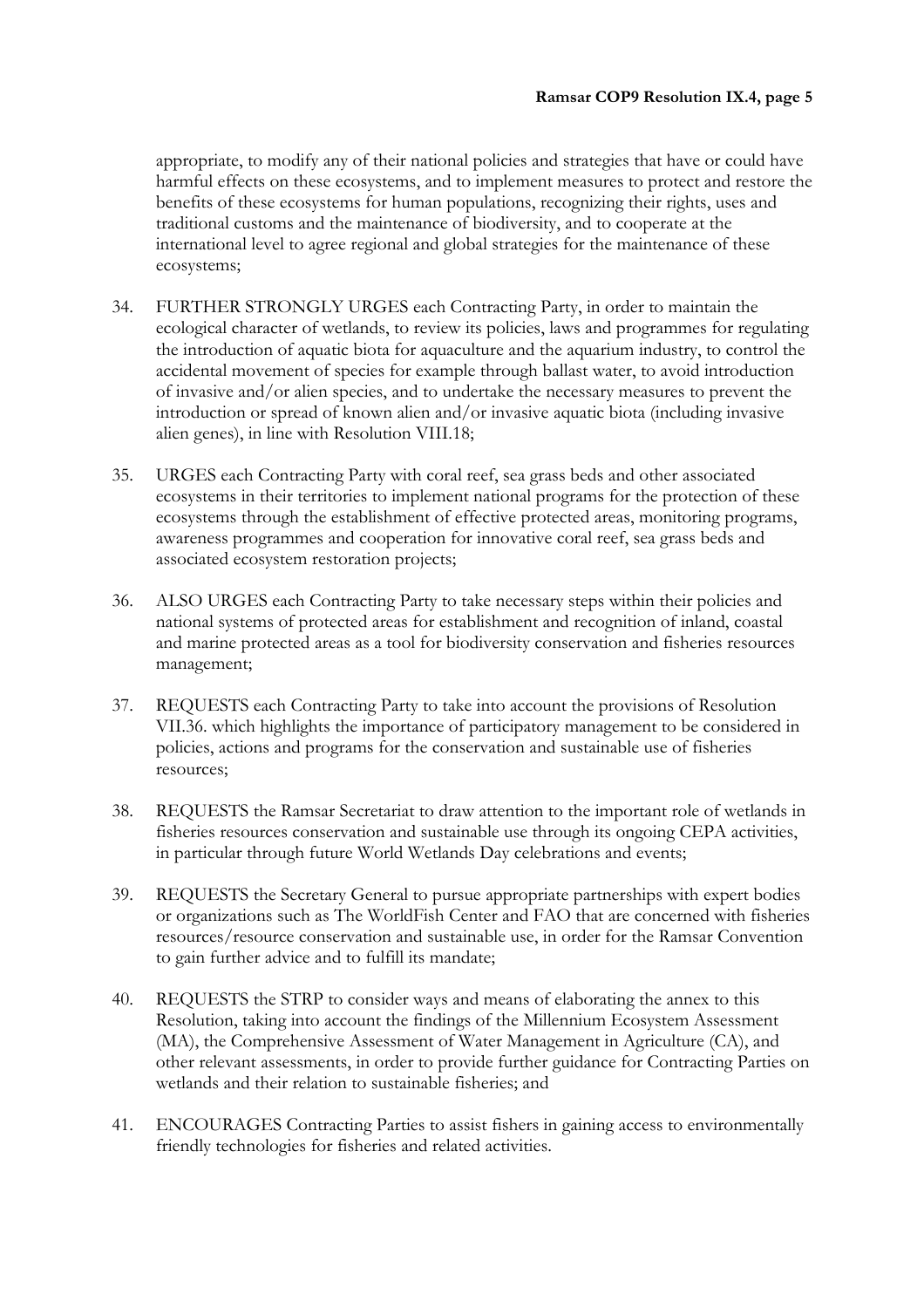## **Annex**

## **Issues and recommendations for Contracting Parties concerning the management of sustainable fisheries in Ramsar sites and other wetlands**

Note: these recommendations cover issues in both inland and coastal fisheries in wetlands within the scope of Article 1 and Ramsar sites within the scope of Article 2.1 of the Convention. .

## **Issue 1: Aquaculture**

• Aquaculture is practiced in many Ramsar sites and in the waters adjacent to such sites and is sensitive to social, economic and technological changes that can impact on the nature of associated wetlands. Aquaculture also carries with it many risks to the environment and to native fisheries resources, and conversion of, for example, natural mangrove systems to aquaculture can greatly reduce the total value of the ecosystem benefits/services for people.

Aquaculture (e.g. pond and cage culture) practices in Ramsar sites or in areas that are liable to impact on Ramsar sites should be carefully controlled. Specifically, governments are encouraged to enforce relevant national legislation, apply the provisions of the FAO Technical Guidelines for Responsible Fisheries – Aquaculture Development (FAO 1997) (STRP to check whether guidelines or also the code), the Bangkok Declaration and Strategy for Aquaculture Development (NACA/FAO 2000).

Sustainable aquaculture may be facilitated through the use of native species and genomes where possible, and the minimization of the use of chemicals and the prioritization of new sustainable technologies for aquaculture

## **Issue 2: Rice cultivation**

• Rice cultivation is sustainably practised at many Ramsar sites, and there are opportunities to improve the total yield of such areas by "rice-fish" systems in these and other wetlands cultivated for rice.

The significance of fisheries in sustainable rice cultivation within Ramsar sites should be further explored and documented and a more efficient combination of "rice-fish" management practices promoted.

Encouragement of the cultivation of native species of fish in association with rice and reducing as much as possible the use of chemicals may enhance the conservation of wetlands.

## **Issue 3: Management of fisheries**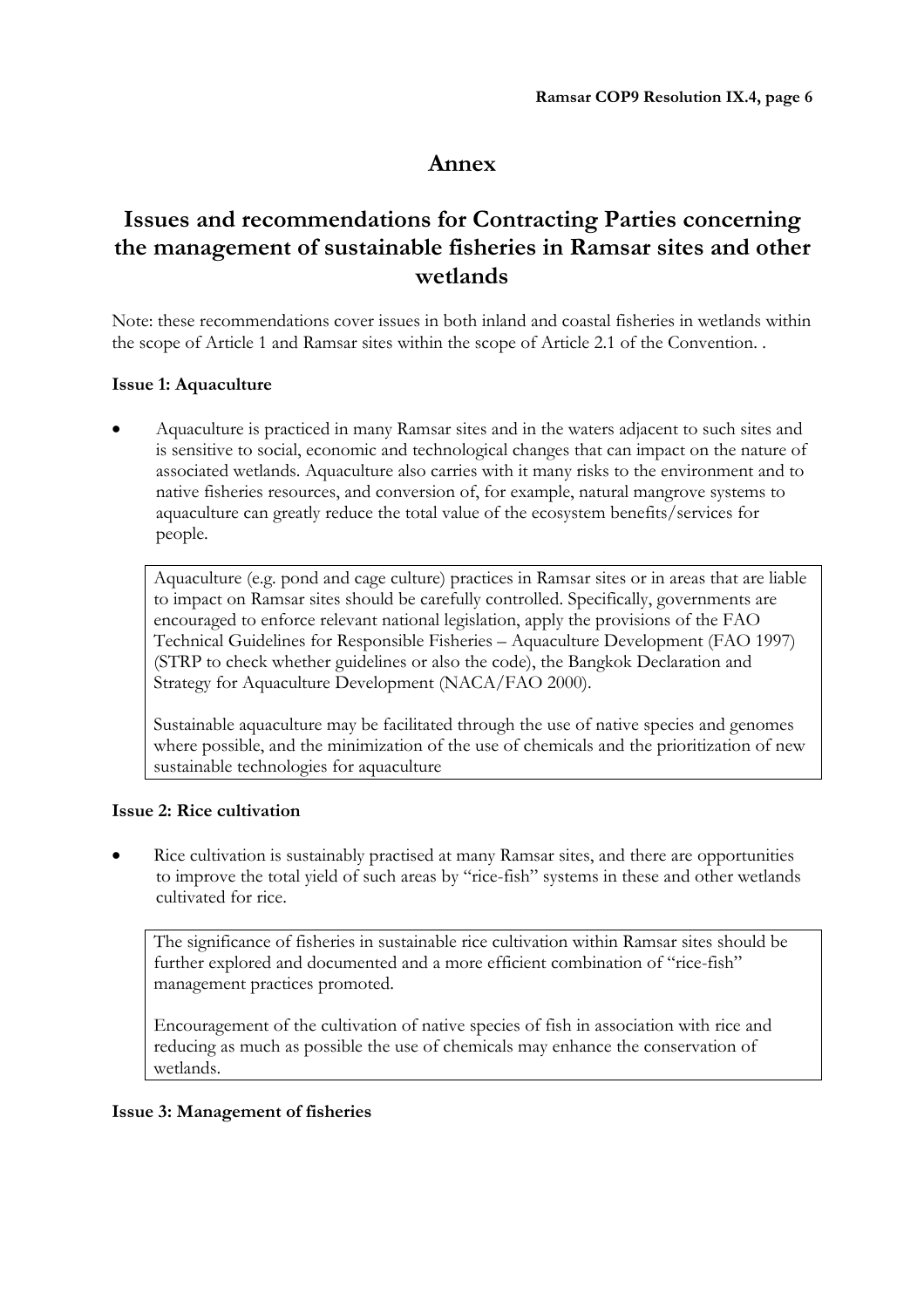• In some countries, fisheries management based on central governmental control has generally failed to halt the degradation of fisheries resources stocks. A participatory approach is recommended for the inclusion of all stakeholders in the management process.

Participatory management in appropriate sites should be encouraged and facilitated by revising any existing laws and regulations that exclude it, supporting research, and establishing suitable management systems at international, national and basin levels.

• Co-management systems are frequently difficult to establish because of social traditions, land and water use practices, and legislation.

Fisheries legislation and regulations should promote the participation of stakeholders in the formulation of policies for the management of the resource.

• Growing numbers of people using a fishery can mean that the resource is increasingly overfished.

Measures should be adopted to control to the use of fisheries in Ramsar sites and other wetlands where these are not already in place.

• By-catch of globally-threatened and other wetland-dependent species in fishing gear (such as turtles and waterbirds in gill-nets) continues to threaten the survival of these species.

Measures should be put in place to minimize or prevent by-catch through the use of appropriate fishery techniques.

• Ecologically damaging fishing gear continues to be used in many fisheries.

Where ecologically damaging fishing practices or gear (which may include activities which significantly alter habitat structure, prevent movement of species, or otherwise alter ecological character), are affecting, or are likely to affect, a listed Ramsar wetland, appropriate action should be taken to address the threat of damage to that site caused by such use.

#### **Issue 4: Management of the fisheries resources**

• The introduction of alien and/or invasive species in natural fisheries areas poses a growing threat that puts at risk the survival of native species or genomes.

Many inland and coastal fisheries rely on regular stocking programmes: such stocking programmes should preferably use indigenous fish species or genomes.

Contracting Parties are encouraged to adopt effective legal tools and programmes to prevent and minimise the introduction of alien and/ or invasive species within wetlands.

A code similar to the ICES Code of Practice on the Introductions and Transfers of Marine Organisms and the GEF/UNDP/IMO International Convention for the Control and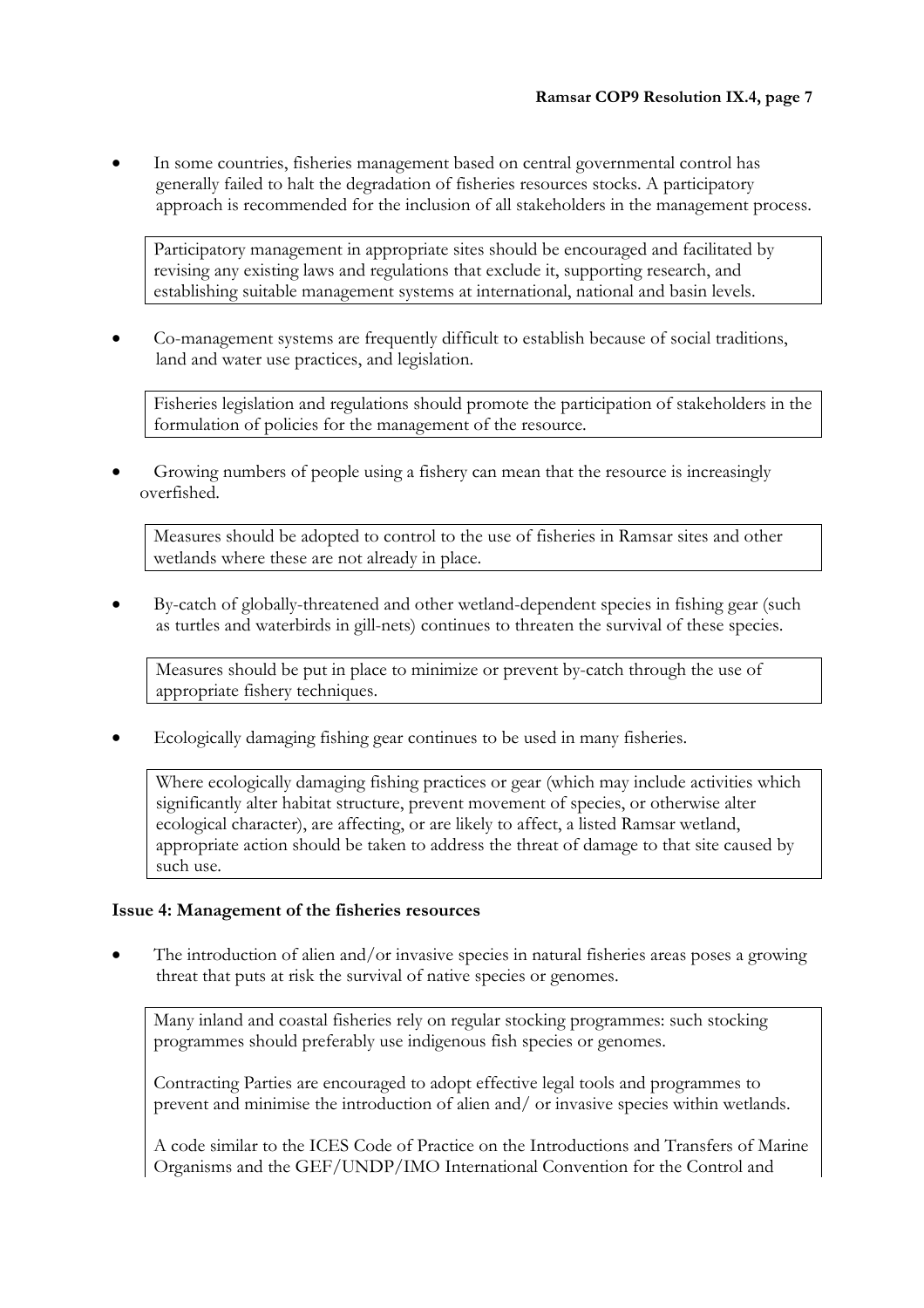Management of Ships' Ballast Water and Sediments should be applied rigorously so that Ramsar sites are not placed at risk through unplanned introductions of aquatic species.

Reasonable practices should be adopted to reduce the risks from unregulated stocking programmes.

## **Issue 5: Sustainable management of wetland ecosystems for fisheries**

• There is a general decline in the environmental health of most inland and coastal ecosystems caused by the impacts of human uses, declines found by the Millennium Ecosystem Assessment (MA) to be already more severe and to be occurring at faster rates in these ecosystems than in others. An area of major concern is the increasing withdrawal of water from inland systems that is affecting the functioning of rivers and the hydrological balance of lakes and coastal waters.

Environmental flow assessments in all rivers and associated wetlands that are threatened by flow-modifying activities such as the construction of dams, levee-ing of river channels, and water abstractions should include specific attention to fisheries resources and fisheries related aspects (see also Resolution VIII.1 and Resolution IX.1 Annex C).

Strategies for the mitigation of negative impacts on the environment from the activities of other users of the aquatic resource should be formulated. Where such impacting uses have ceased, the possibility of rehabilitation of damaged ecosystems should be explored (with reference to COP8 Resolution VIII.16).

The establishment of formal conservation and harvest reserves within selected sites of importance to fisheries should be considered.

## **Issue 6: Conflicts and multi-purpose use**

• A number of human uses compete with fisheries for water and aquatic environmental resources, and these risk fisheries sustainability on Ramsar sites.

Local, national and international mechanisms should be established, as appropriate, whereby allocation of essential resources for the protection of aquatic resources and specifically fisheries resources are negotiated among all users of the resource. Similar mechanisms are needed for the resolution of conflicts between competing uses.

## **Issue 7: Increasing awareness of the importance of wetland management for fisheries**

There is an urgent need to ensure wider and better understanding of the importance of maintaining both coastal and inland wetlands for the benefit of fisheries maintenance.

Training programmes should be carried out under the Convention's programme on communication, education and public awareness (CEPA) to promote mutual understanding of the problems of the diverse sectors involved with wetland management and conservation including fisheries.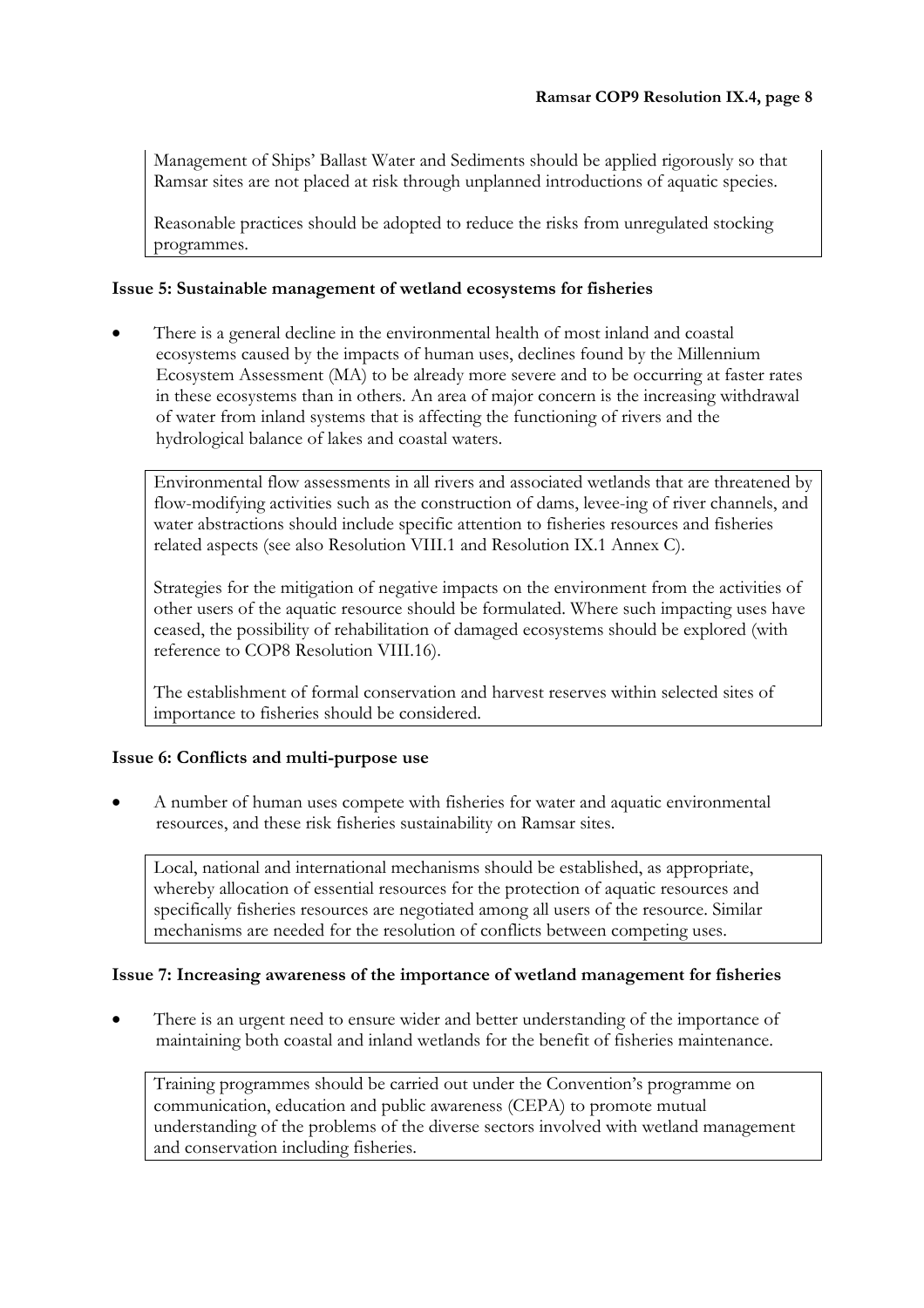• Coastal and inland water fishers often operate at a small scale and need support.

Self-motivated initiatives such as community outreach, wildlife monitoring, codes of conduct, certification and education, and awareness-raising should be fostered within fishing communities that are fishing within, adjacent to or in ways which impact upon Ramsar sites.

### **Issue 8: Enhancing international cooperation**

• Maintenance of fisheries in shared wetlands and seas needs the countries concerned to develop enhanced collaboration.

Countries sharing rivers, coastal lagoons, seas and lakes with significant fisheries should seek to establish common mechanisms for research, information sharing and management of their aquatic resources and specifically fisheries. If possible, such mechanisms should be incorporated into existing institutions, but where no such institutions exist measures should be taken to establish them.

### **Issue 9: Applying existing international agreements**

• The application of a number of international agreements and existing guidance can help to ensure that fisheries in or affecting Ramsar sites and other wetlands are sustainable.

The *Code of Conduct for Responsible Fisheries* (FAO, 1995) and its various Technical Guidelines should be taken as the guiding principles in regulating marine and freshwater fisheries and aquaculture. Technical guidelines cover: 1. Fishing operations (1996); 2. Precautionary approach to capture fisheries and species introductions (1996); 3. Integration of fisheries into coastal area management (1996); 4. Fisheries management (1997); 5. Aquaculture development (1997); 5. (supplement 1) Aquaculture development: good aquaculture feed manufacturing practice (2001); 6. Inland Fisheries (1997); 7. Indicators for sustainable development of marine capture fisheries. (1999); 8. Responsible fish utilization. (1998); 9. Implementation of the International Plan of Action to prevent, deter and eliminate illegal, unreported and unregulated fishing (2002), and 10. the ecosystem-approach to fisheries.

Management strategies for the conservation of fisheries and aquatic biota especially in relation to Ramsar sites should take into account any endangered species listed in Appendix I of the Convention on International Trade in Endangered Species of Wild Fauna and Flora (CITES), in accordance with the application of Criterion 2 of the Ramsar *Strategic Framework and guidelines for the future development of the List of Wetlands of International Importance* (Resolution VII.11), as amended by Resolution IX.1 Annex B.

#### **Issue 10: The status of fisheries in Ramsar sites**

• Information on most fisheries pursued in or affecting Ramsar sites, as supplied in Ramsar Information Sheets, is sparse and generally qualitative. However, the information which does exist confirms that fisheries are practised in many Ramsar sites or in the larger wetland ecosystems with which Ramsar sites are associated. It is clear that Ramsar sites and their associated systems also provide employment to many commercial fishers and